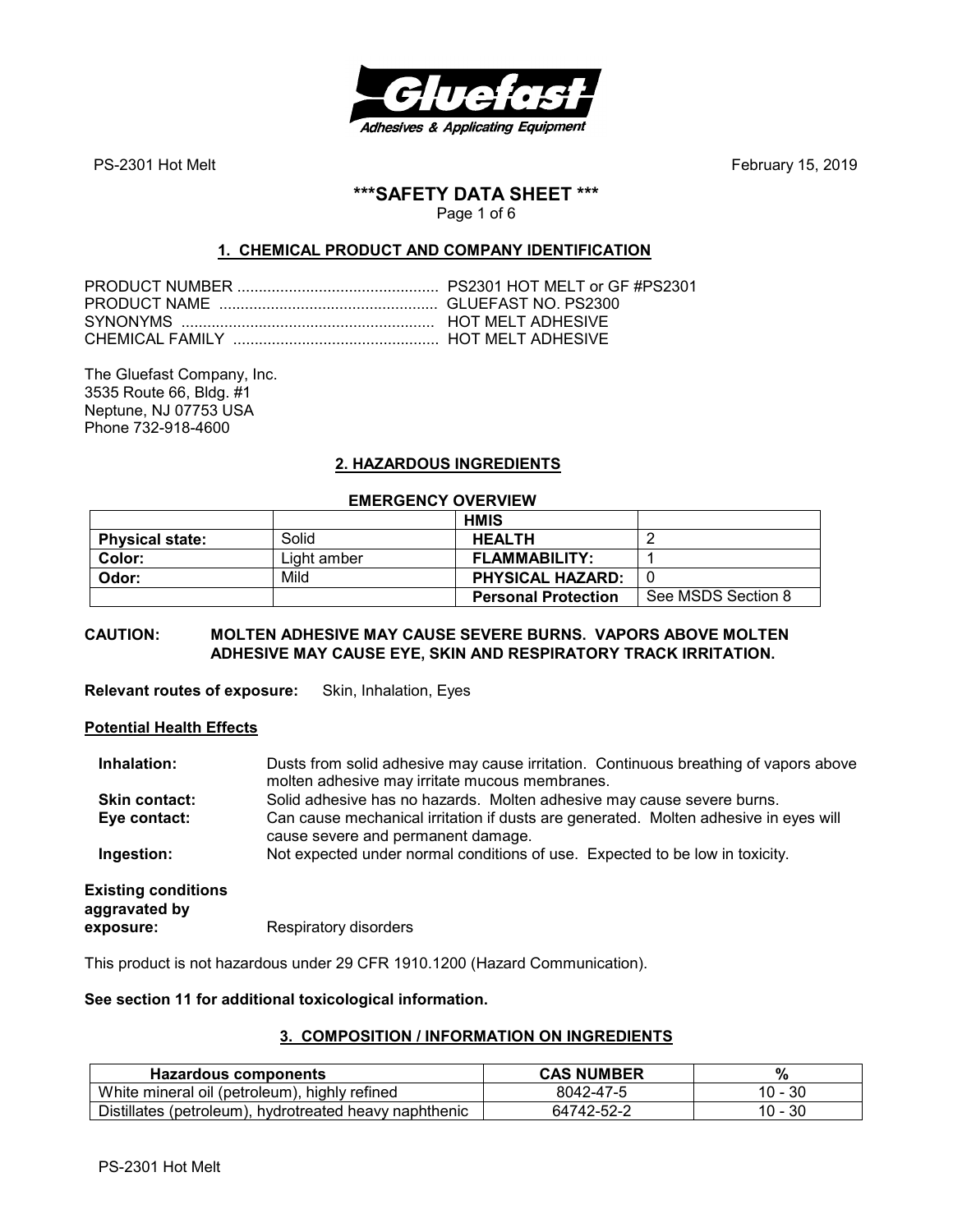

## **\*\*\*SAFETY DATA SHEET \*\*\***

Page 2 of 6

#### **4. FIRST AID MEASURES**

- **Inhalation:** Move to fresh air. If not breathing, give artificial respiration. If symptoms develop and persist, get medical attention.
- **Skin contact:** Wash affected area immediately with soap and water. Cool skin rapidly with cold water after contact with molten material. No attempt should be made to remove material from skin or to remove contaminated clothing as damaged skin can be easily torn. Get immediate medical attention.
- **Eye contact:** Rinse immediately with plenty of water, also under the eyelids, for at least 15 minutes. If eye contact occurs with molten material immediately cool with water. Do not remove adhesive. Seek medical attention.
- **Ingestion:** Get immediate medical attention. DO NOT induce vomiting unless directed to do so by medical personnel. Never give anything by mouth to an unconscious person.

## **5. FIRE FIGHTING MEASURES**

| Flash point:                                                                | > 260° C (>500°F) Cleveland open cup                                                            |
|-----------------------------------------------------------------------------|-------------------------------------------------------------------------------------------------|
| <b>Autoignition temperature:</b>                                            | Not available.                                                                                  |
| Flammable/Explosive limits - lower:                                         | Not available.                                                                                  |
| Flammable/Explosive limits - upper:                                         | Not available.                                                                                  |
| <b>Extinguishing media:</b>                                                 | water, carbon dioxide, foam, powder                                                             |
| <b>Special firefighting procedures:</b>                                     | Wear self-contained breathing apparatus and full protective clothing,<br>such as turn-out gear. |
| Unusual fire or explosion hazards:<br><b>Hazardous combustion products:</b> | None identified.<br>Smoke. Oxides of carbon, oxides of nitrogen, irritating organic vapors.     |

## **6. ACCIDENTAL RELEASE MEASURES**

**Use personal protection recommended in Section 8, isolate the hazard area and deny entry to unnecessary and unprotected personnel.** 

| <b>Environmental precautions:</b> | Prevent further leakage or spillage if safe to do so. Prevent<br>contamination of soil and water.                                                                                                                                                                                                                                                                                                                         |
|-----------------------------------|---------------------------------------------------------------------------------------------------------------------------------------------------------------------------------------------------------------------------------------------------------------------------------------------------------------------------------------------------------------------------------------------------------------------------|
| Clean-up methods:                 | Wear appropriate protective equipment and clothing during clean-up. If<br>product is spilled in the solid state, pick up and place in an appropriate<br>waste disposal container. If product is spilled in the molten state, allow<br>product to solidify before scraping up and disposing of in an<br>appropriate waste disposal container. Follow all local, state, federal<br>and provincial regulations for disposal. |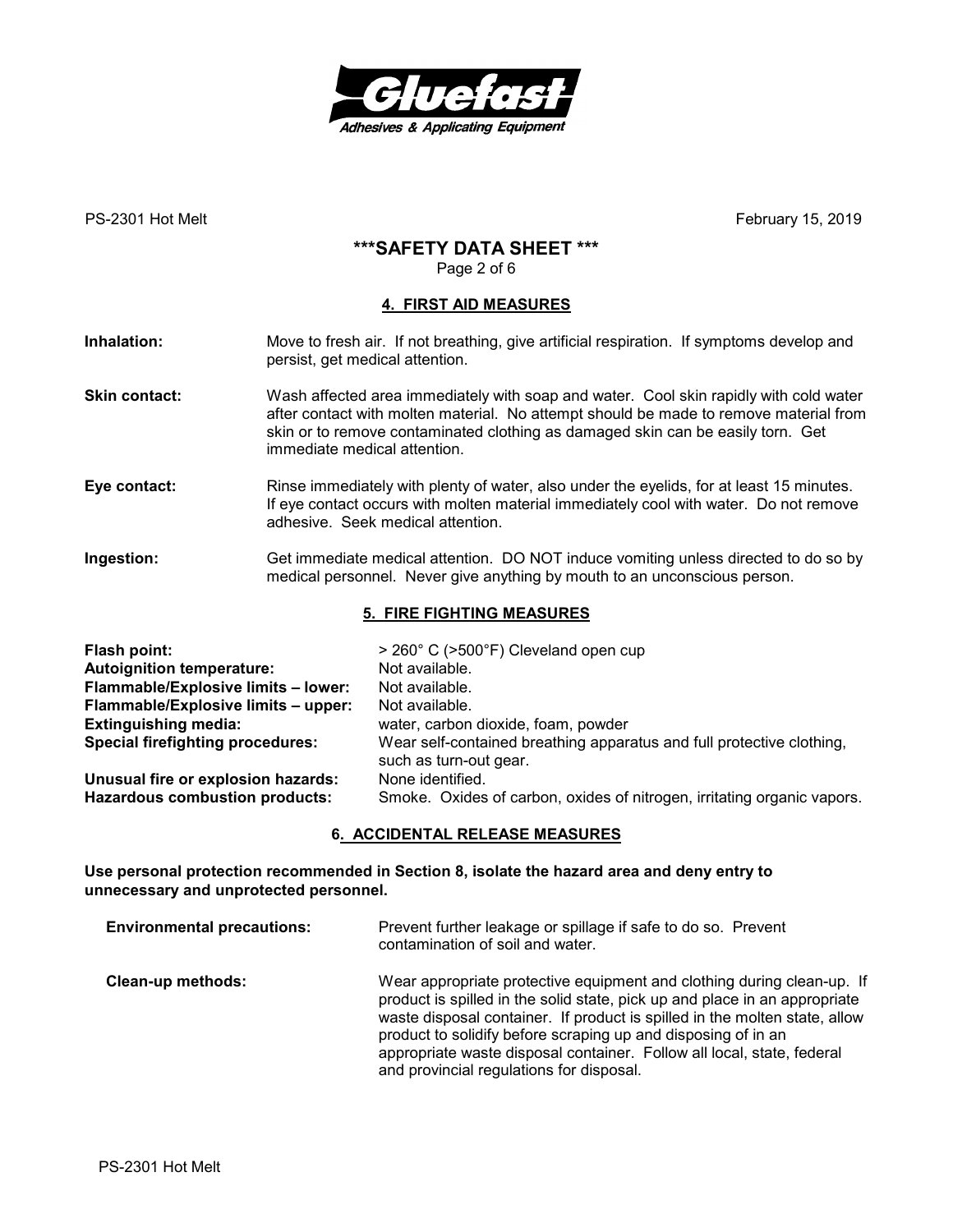

# **\*\*\*SAFETY DATA SHEET \*\*\***

Page 3 of 6

## **7. HANDLING AND STORAGE**

Handling: Wear suitable protective clothing, safety glasses and gloves. Avoid skin and eye contact. Avoid breathing vapors or mists of this product.

Storage: No special procedures. Store between 40°F and 100°F. (5° and 38°C).

## **8. EXPOSURE CONTROLS / PERSONAL PROTECTION**

Employers should complete an assessment of all workplaces to determine the need for, and selection of, proper exposure controls and protective equipment for each task performed.

| <b>Hazardous components</b>                                  | <b>ACGIH TLV</b>                                                                | <b>OSHA PEL</b>                                                    | <b>AIHA WEEL</b> | <b>OTHER</b> |
|--------------------------------------------------------------|---------------------------------------------------------------------------------|--------------------------------------------------------------------|------------------|--------------|
| White mineral oil (petroleum),<br>Highly refined             | 5 mg/m3 TWA<br>Inhalable fraction.                                              | 5 mg/m3 TWA mist<br>5 mg/m3 PEL Mist.                              | None             | None         |
| Distillates (petroleum),<br>Hydrotreated heavy<br>naphthenic | 5 mg/m3 TWA<br>Inhalable fraction.<br>5 mg/m3 TWA mist<br>10 mg/m3 STEL<br>Mist | 5 mg/m3 TWA mist<br>500 ppm (2,000 mg/m3) PEL<br>5 mg/m3 PEL Mist. | None             | None         |

| <b>Engineering controls:</b>   | Work should be done in an adequately ventilated area (i.e., ventilation<br>sufficient to maintain concentrations below one half of the PEL and<br>other relevant standards). Local exhaust ventilation is recommended<br>when general ventilation is not sufficient to control airborne<br>contamination. |
|--------------------------------|-----------------------------------------------------------------------------------------------------------------------------------------------------------------------------------------------------------------------------------------------------------------------------------------------------------|
| <b>Respiratory protection:</b> | No personal respiratory protective equipment normally required. Use a<br>NIOSH approved respirator if ventilation is inadequate. Observe OSHA<br>regulations for respirator use (29 CFR 1910.134)                                                                                                         |
| <b>Eye/face protection:</b>    | Safety goggles or safety glasses with side shields.                                                                                                                                                                                                                                                       |
| <b>Skin protection:</b>        | Wear suitable protective clothing. Insulated gloves and long sleeved<br>clothing are strongly recommended when working with molten<br>adhesive.                                                                                                                                                           |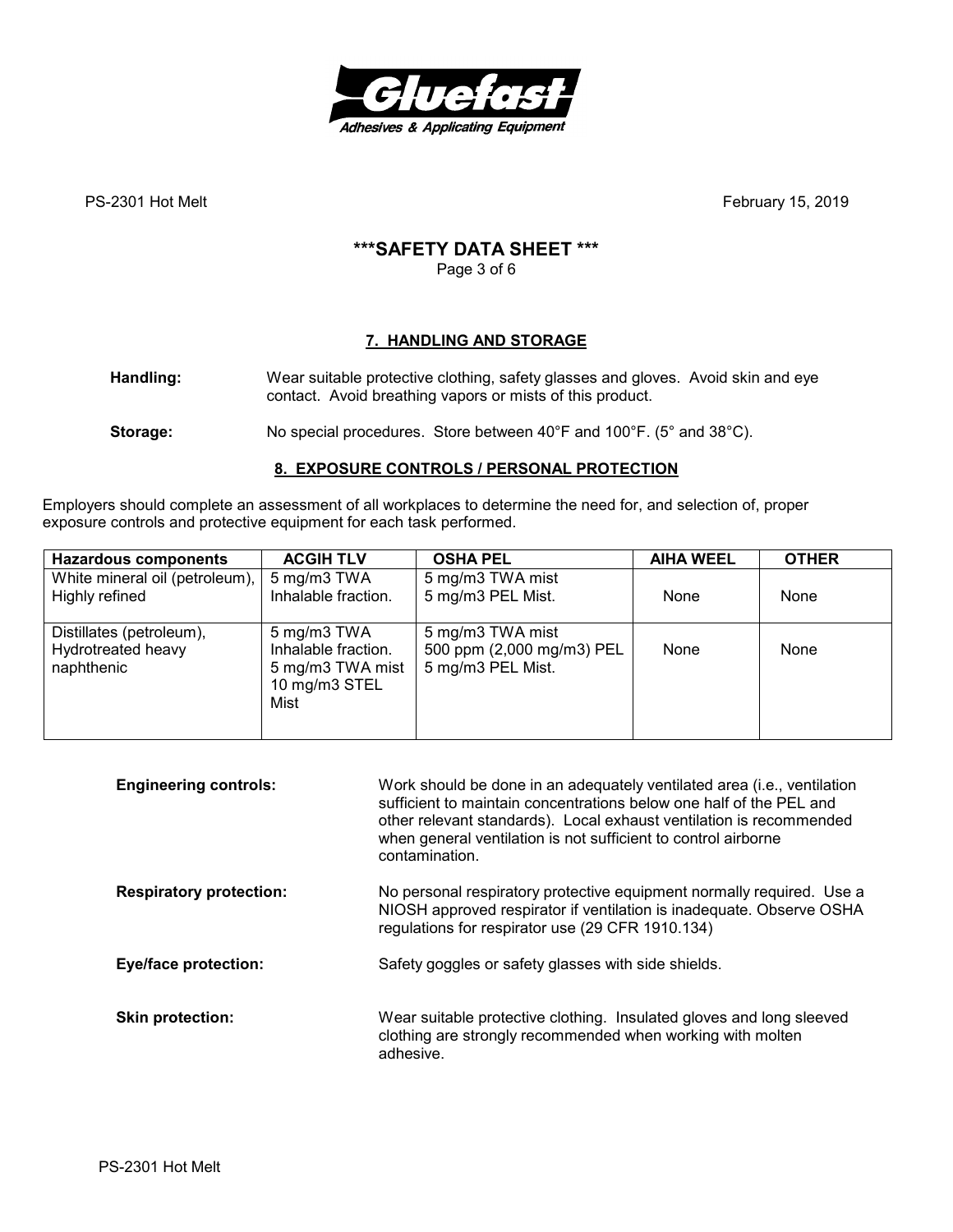

# **\*\*\*SAFETY DATA SHEET \*\*\***

Page 4 of 6

## **9. PHYSICAL AND CHEMICAL PROPERTIES**

| Solid<br>Light amber<br>Mild<br>Not available.                          |
|-------------------------------------------------------------------------|
| Not applicable<br>Not available.                                        |
| Not available.<br>70°C (158°F) (Softening Point)                        |
| 1.0<br>Heavier than air., (Air=1)<br>>260°C (.500°F) Cleveland open cup |
| Not available.<br>Not available.<br>Not available.                      |
| Not applicable<br>Insoluble<br>Not available.<br>Negligible             |
|                                                                         |

## **10. STABILITY AND REACTIVITY**

| Stability:                               | <b>Stable</b>                                                                                                                                                                                       |
|------------------------------------------|-----------------------------------------------------------------------------------------------------------------------------------------------------------------------------------------------------|
| <b>Hazardous reactions:</b>              | Will not occur.                                                                                                                                                                                     |
| <b>Hazardous decomposition products:</b> | Upon decomposition, this product emits carbon monoxide,<br>carbon dioxide and/or low molecular weight hydrocarbons.<br>Thermal decomposition can lead to release of irritating gases<br>and vapors. |
| Incompatible materials:                  | Strong oxidizing agents.                                                                                                                                                                            |
| <b>Conditions to avoid:</b>              | None known                                                                                                                                                                                          |

## **11. TOXICOLOGICAL INFORMATION**

| <b>Hazardous components</b>                                  | <b>NTP Carcinogen</b> | <b>IARC Carcinogen</b> | <b>OSHA Carcinogen</b><br>(Specifically Regulated) |
|--------------------------------------------------------------|-----------------------|------------------------|----------------------------------------------------|
| White mineral oil<br>(petroleum), highly<br>refined          | <b>NO</b>             | <b>NO</b>              | <b>NO</b>                                          |
| Distillated (petroleum),<br>Hydrotreated heavy<br>naphthenic | <b>NO</b>             | <b>NO</b>              | <b>NO</b>                                          |

| Hazardous components                          | <b>Health Effects/Target Organs</b> |
|-----------------------------------------------|-------------------------------------|
| White mineral oil (petroleum), highly refined | Irritant                            |
| Distillates (petroleum). Hydrotreated heavy   | Irritant                            |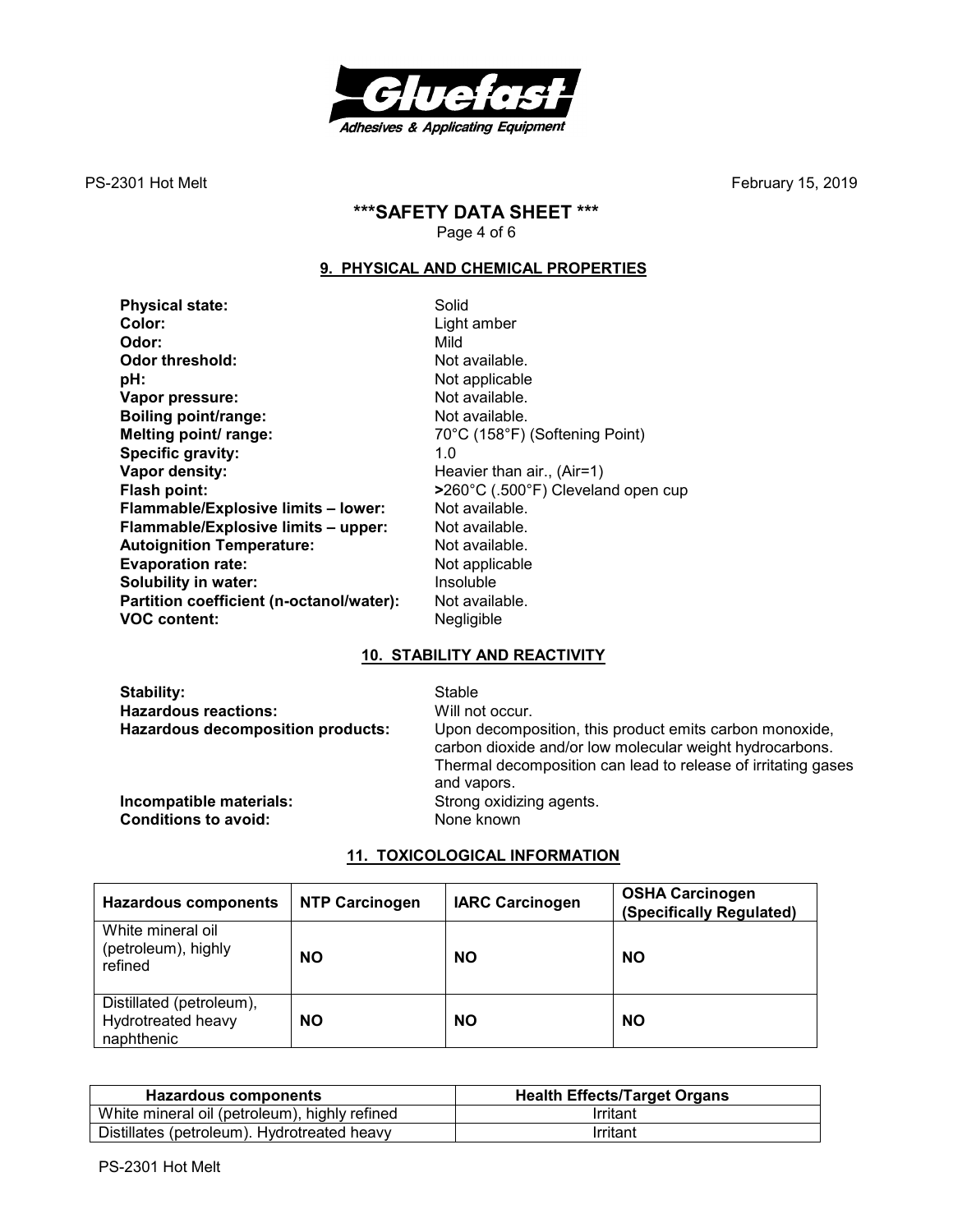

naphthenic

PS-2301 Hot Melt February 15, 2019

# **\*\*\*SAFETY DATA SHEET \*\*\***

Page 5 of 6

## **12. ECOLOGICAL INFORMATION**

Ecological information: Not available.

#### **13. DISPOSAL CONSIDERATIONS Information provided is for unused product only.**

**Recommended method of disposal:** This product is not a RCRA hazardous waste when discarding. Processing, use, or contamination of this product may change the hazard classification and waste management options.

Hazardous waste number: Not applicable

## **14. TRANSPORT INFORMATION**

#### **U.S. Department of Transportation Ground (49 CFR)**

**Proper shipping name:** Not regulated **Hazard class or division:** None **Identification number:** None Packing group: None

## **International Air Transportation (ICAO/IATA)**

| Proper shipping name:         | Not re      |
|-------------------------------|-------------|
| Hazard class or division:     | None.       |
| <b>Identification number:</b> | <b>None</b> |
| Packing group:                | <b>None</b> |

#### **Water Transportation (IMO/IMDG)**

**Proper shipping name:** Not regulated **Hazard class or division:** None **Identification number:** None Packing group: None

**Not regulated** 

## **15. REGULATORY INFORMATION**

#### **United States Regulatory Information**

| <b>TSCA 8 (b) Inventory Status:</b><br><b>TSCA 12 (b) Export Notification:</b> | All components are listed or are exempt from listing on the<br>Toxic Substances Control Act Inventory.<br>None above reporting de Minimis |
|--------------------------------------------------------------------------------|-------------------------------------------------------------------------------------------------------------------------------------------|
| <b>CERCLA/SARA SECTION 302 EHS:</b>                                            | None above reporting de Minimis                                                                                                           |
| <b>CERCLA/SARA CECTION 311/312:</b>                                            | <b>None</b>                                                                                                                               |
| <b>CERCLA/SARA SECTION 313:</b>                                                | None above reporting de Minimis                                                                                                           |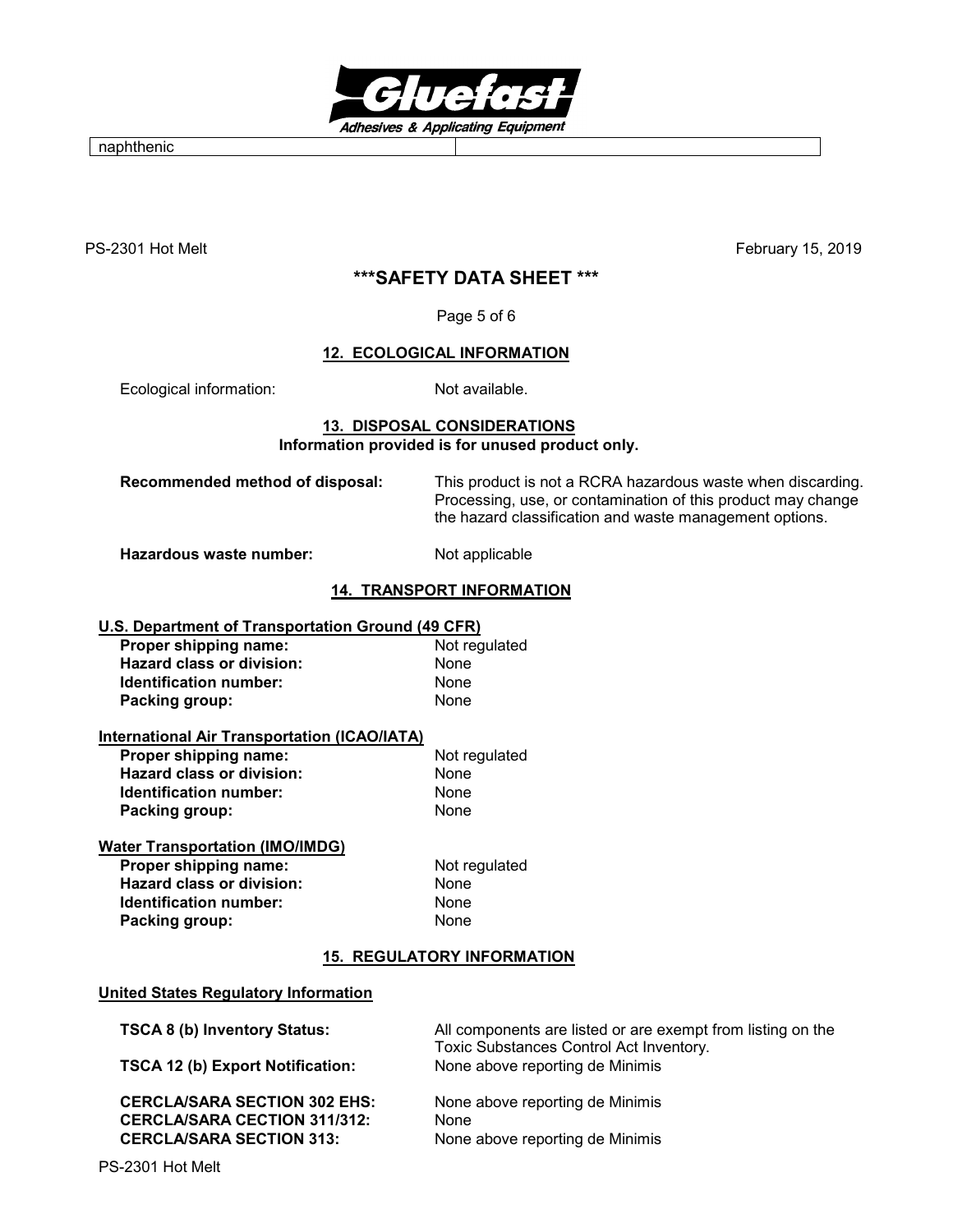

# **\*\*\*SAFETY DATA SHEET \*\*\***

Page 6 of 6

**California Proposition 65:** No California Proposition 65 listed chemicals are known to be present.

**Canada Regulatory Information** 

**WHMIS hazard class:** 

**CEPA DSL/NDSL Status:** All components are listed on or are exempt from listing on the Canadian Domestic Substances List

## 16. OTHER INFORMATION

#### **This material safety data sheet contains changes from the previous version in sections:** Reviewed SDS. Reissued with new date

The information and recommendations set forth herein are believed to be accurate. Because some of the information is derived from information provided to The Gluefast Company from its suppliers, and because The Gluefast Company has no control over the conditions of handling and use, The Gluefast Company makes no warranty, expressed or implied, regarding the accuracy of the data or the results to be obtained from the use thereof. The information supplied solely for your information and consideration and the The Gluefast Company assumes no responsibility for use or reliance thereon. It is the responsibility of the user of The Gluefast Company Products to comply with all federal, state and local laws and regulations.

Revision Date: May 27, 2015